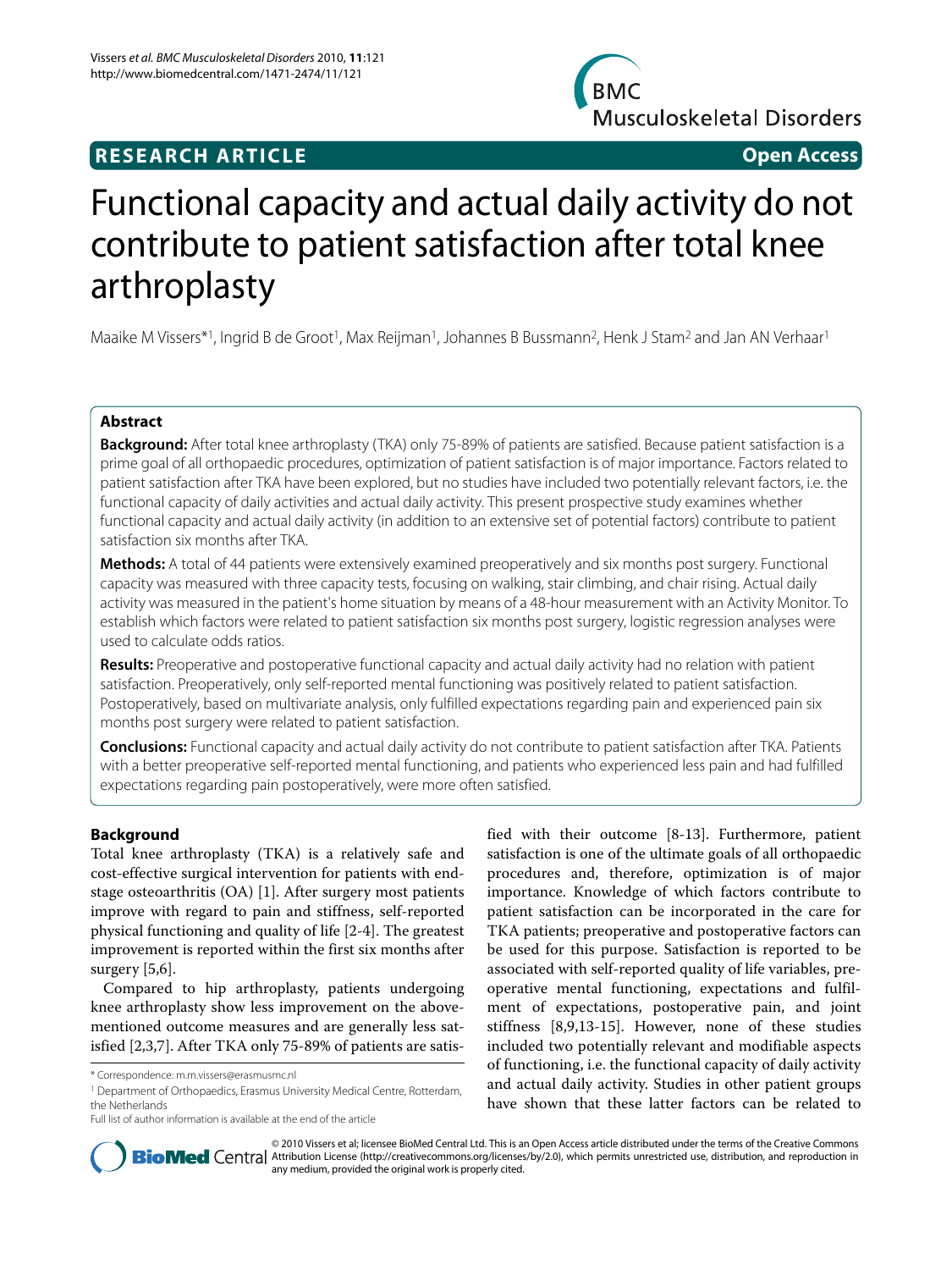quality of life and mental health [\[16](#page-7-7)[,17\]](#page-7-8). Therefore, we hypothesise that TKA patients with a higher functional capacity and actual daily activity level will more often be satisfied with the post-TKA results.

This prospective study examines whether functional capacity and actual daily activity, in addition to an extensive set of potential factors, are related to patient satisfaction six months post TKA. Actual daily activity was measured in the patient's home situation by means of a 48-hour measurement with an Activity Monitor (AM) [[18\]](#page-7-9). The study aimed to determine pre- and postoperative factors related to patient satisfaction six months after TKA, focusing on functional capacity and actual daily activity.

#### **Methods**

For the present study, data from a prospective follow-up study (which determined recovery of physical functioning after total knee/hip arthroplasty) were used [[19\]](#page-7-10). In an earlier study by de Groot et al., the pre- and postoperative results focused on recovery of physical functioning after TKA, whereas the present study examines pre- and postoperative results in relation to patient satisfaction six months after TKA. The dependent outcome measure was patient satisfaction six months postoperatively. The following potential factors related to patient satisfaction were measured (on average) six weeks before surgery: functional capacity of daily activity, actual daily activity, gender, age, body mass index (BMI), expectations, joint function (pain, stiffness and strength), self-reported physical functioning, and self-reported mental functioning. The time point of six weeks pre-surgery was used because all patients visit our outpatient clinic about six weeks prior to surgery for preoperative screening. Measurements for the present study were combined with this preoperative screening so that patients visited the outpatient clinic only one time. Six months post surgery the following potential factors related to patient satisfaction were measured: functional capacity, actual daily activity, fulfilled expectations, joint function, self-reported physical functioning and self-reported mental functioning.

All preoperative and postoperative measurements were done by one researcher (IBG) using standardized data collection forms.

## **Patient selection**

Patients with end-stage OA of the knee who were scheduled for TKA at the Erasmus MC between April 2004 and May 2006 were eligible. Exclusion criteria for the study were: age >80 years, wheelchair-bound, not living independently, the presence of disorders other than OA that could affect the level of actual physical activity, living more than 1.5 h travelling distance from the medical centre, insufficient command of the Dutch language (spoken

or written), the presence of OA in the contralateral knee requiring surgery within six months, not willing to sign an informed consent, and not known whether the patient would be available for follow-up measurements. The Medical Ethics Committee of the Erasmus MC approved the study and all patients signed an informed consent form. Patients underwent all measurements (on average) six weeks preoperatively and six months postoperatively.

#### **Patient satisfaction**

Six months after TKA, patient satisfaction with the results of the surgery was assessed: "How satisfied are you with the results of the surgery?" Responses were graded on a 5-point Likert scale: 1 = very satisfied, 2 = moderately satisfied,  $3$  = neutral,  $4$  = moderately dissatisfied, and  $5$  = very dissatisfied. The responses were dichotomised into very satisfied and less satisfied (=moderately satisfied, neutral, moderately dissatisfied, and very dissatisfied) [\[20](#page-7-11)].

#### **Potential factors related to patient satisfaction a) Functional capacity of daily activity**

The functional capacity of patients was measured six weeks preoperatively and six months postoperatively using three tests focusing on walking, stair climbing, and sit-to-stand. The Six-Minutes Walk Test (6MWT) was performed to quantify walking ability [[21,](#page-7-12)[22\]](#page-7-13). It is a valid clinical tool that involves recording the maximum distance participants can cover while walking indoors for six minutes. It has good test-retest reliability and has been used to measure the effectiveness of interventions in populations with knee OA [[21,](#page-7-12)[22\]](#page-7-13). Patients were allowed to use walking aids. Preoperatively  $26.2\%$  (n = 11) of the patients used walking aids during the 6MWT compared to 9.5% ( $n = 4$ ) postoperatively.

To assess stair climbing capacity, the time needed for a patient to ascend five steps, turn around, and descend was measured [\[23\]](#page-7-14); patients were allowed to use the hand rails.

Chair rising capacity was assessed by measuring how long a patient needed to perform five sit-to-stand movements. Patients were asked to perform this task as quickly as possible [[24\]](#page-7-15); patients were allowed to use their arms while performing the sit-to-stand movements.

#### **b) Actual daily activity**

Actual daily activity was measured in the home situation of the patient six weeks preoperatively and six months postoperatively. Actual daily activity was measured objectively using an AM [\[18\]](#page-7-9). The rationale for the AM sensor configuration, the subsequent steps of the signal analysis, and the method of activity detection have been described in detail previously [[18\]](#page-7-9). In summary, the AM is based on long-term ambulatory (home-based) measurement of signals from body-fixed acceleration sensors (Temec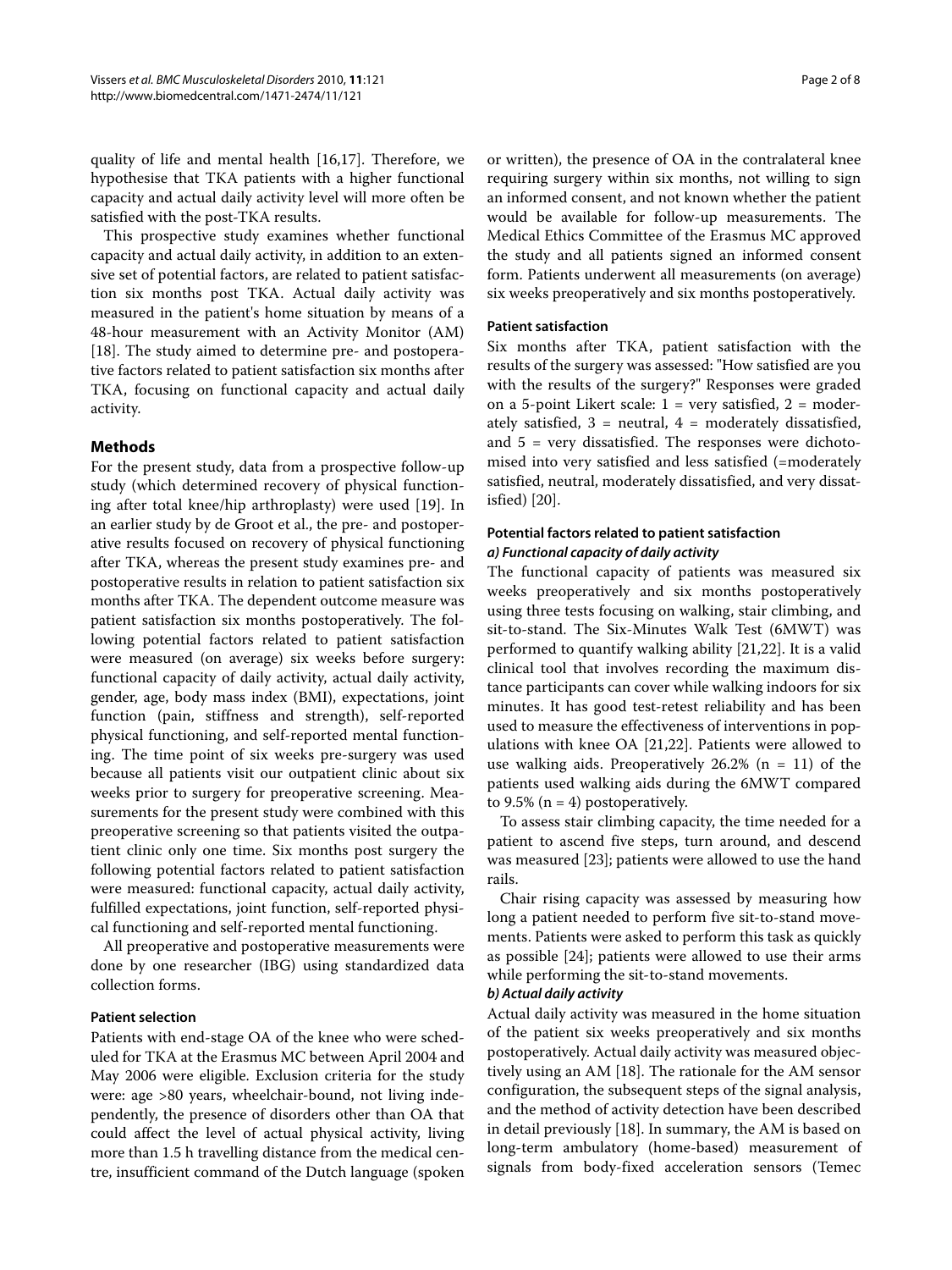Instruments, Kerkrade, The Netherlands) attached to both upper legs and the sternum. All sensors were connected to a recorder based on Vitaport technology (Temec Instruments, Kerkrade, The Netherlands). The acceleration signals were digitally stored on a flash card. After measurement, all signals were downloaded to a personal computer for further analysis. For each second, a body posture (sitting, standing, lying) or body motion (walking, cycling or other movements) was automatically detected from the acceleration signals. Three aspects of these postures and motions can be distinguished, i.e. quantity, quality and physical strain or motility.

The AM has been extensively validated [[18,](#page-7-9)[25](#page-7-16)[-28](#page-7-17)]. The AM data were collected for 48 h and then averaged. Two AM outcome measures were included: the percentage of time a patient was active per 24 h (walking, cycling, climbing stairs and general movement) and the percentage of time being upright per 24 h (standing and walking). **c) Patient-related factors**

## Preoperatively, gender, age and BMI were determined. **d) Expectations and fulfilled expectations**

Six weeks preoperatively, the expectations of patients were measured. Assessment of expectations focused on a) pain after surgery b) limitations of activities of daily living after surgery and c) the overall success of the operation. Questions regarding patient expectations of pain and limitations were graded on a 4-point Likert scale (1 = not at all painful/limited,  $2 =$  slightly painful/limited,  $3 =$ moderately painful/limited, and  $4 = \text{very painful/limited)}$ . The responses were dichotomised: the highest response level was classified as 'high expectations' and the remainder was classified as 'low expectations'. Expectations regarding overall success were recorded on a Visual Analogue Scale (VAS) ranging from 0 -10 (0 indicating no success, and 10 indicating optimal success). These responses were also dichotomised by a VAS score > 9 of success as having 'high expectations' and the remaining scores as 'low expectations'. A similar dichotomisation was applied by Mahomed et al. [[29\]](#page-7-18).

Six months post surgery, patients were asked whether their expectations regarding pain, limitations of activities of daily living, and the overall success of the surgery had been fulfilled. Responses of expectations were graded on a 4-point Likert scale  $(1 =$  totally fulfilled,  $2 =$  considerably fulfilled,  $3 =$  slightly fulfilled, and  $4 =$  not at all fulfilled). The highest response was classified as 'fulfilled expectations' and the remaining responses were classified as 'unfulfilled expectations' [\[29](#page-7-18)].

#### **e) Joint function**

Joint function was measured six weeks preoperatively and six months postoperatively. The strength of the knee extensors on the affected side was measured with a Microfet hand-held dynamometer [[30](#page-7-19)]. The experienced stiffness was measured using the stiffness subscale of the

Western Ontario and McMaster Universities Osteoarthritis Index (WOMAC). Experienced pain was measured using the pain subscale of the WOMAC (0 indicating the worst experienced stiffness/pain, and 100 indicating no experienced stiffness/pain) [\[31](#page-7-20)[,32](#page-7-21)].

## **f) Self-reported physical functioning**

Self-reported physical functioning was measured six weeks preoperatively and six months postoperatively. The self-reported physical functioning was assessed using the Physical Functioning subscales of the 36-Item Short Form Health Survey (SF-36) [[33\]](#page-7-22) and the WOMAC [[31,](#page-7-20)[32\]](#page-7-21). Both subscales range from 0-100, with higher scores indicating better functioning [\[31](#page-7-20)[,32](#page-7-21)].

#### **g) Self-reported mental functioning**

Self-reported mental functioning was measured six weeks preoperatively and six months postoperatively. Self-reported mental functioning was measured using the mental health subscale of the SF-36 [[33\]](#page-7-22) and the anxiety and depression subscales of the Hospital Anxiety and Depression Scale (HADS). The HADS consists of 14 items each rated from 0-3 according to severity of difficulty experienced. It is divided into an Anxiety subscale and a Depression subscale. Each subscale score can range from 0-21. The optimal cut-off score for presence of both anxiety and depression disorders is ≥8 [\[34](#page-7-23)].

#### **Statistical analysis**

Statistical analysis was performed with SPSS 15.0 (SPSS Inc., Chicago, USA). First, it was established whether the variables had a normal distribution using the normality Shapiro-Wilk test. Based on these analyses, the results are presented as means and standard deviations (SD) or, if not normally distributed, as median (with minimum and maximum).

To establish which factors were related to patient satisfaction six months after TKA, logistic regression analyses were used to calculate odds ratios (OR). Satisfaction six months after TKA was used as dependent variable.

For the univariate logistic regression analysis the six months postoperative factors were adjusted for the preoperative scores using analysis of covariance. Because of the high number of significantly related postoperative factors, multivariate regression analysis was performed to examine which postoperative factors had an independent relationship with patient satisfaction after TKA. We performed multivariate, stepwise (forward) logistic regression. The quality of the multivariate regression models was based on the Akaike Information Criteria (AIC), a measure of the goodness of fit of an estimated model. The AIC aims to find a balance between the conflicting demands of accuracy (fit) and simplicity (small number of variables). Models with smaller AIC are preferred; a difference of two points on the AIC between models should be treated as significantly different models [\[35\]](#page-7-24). In all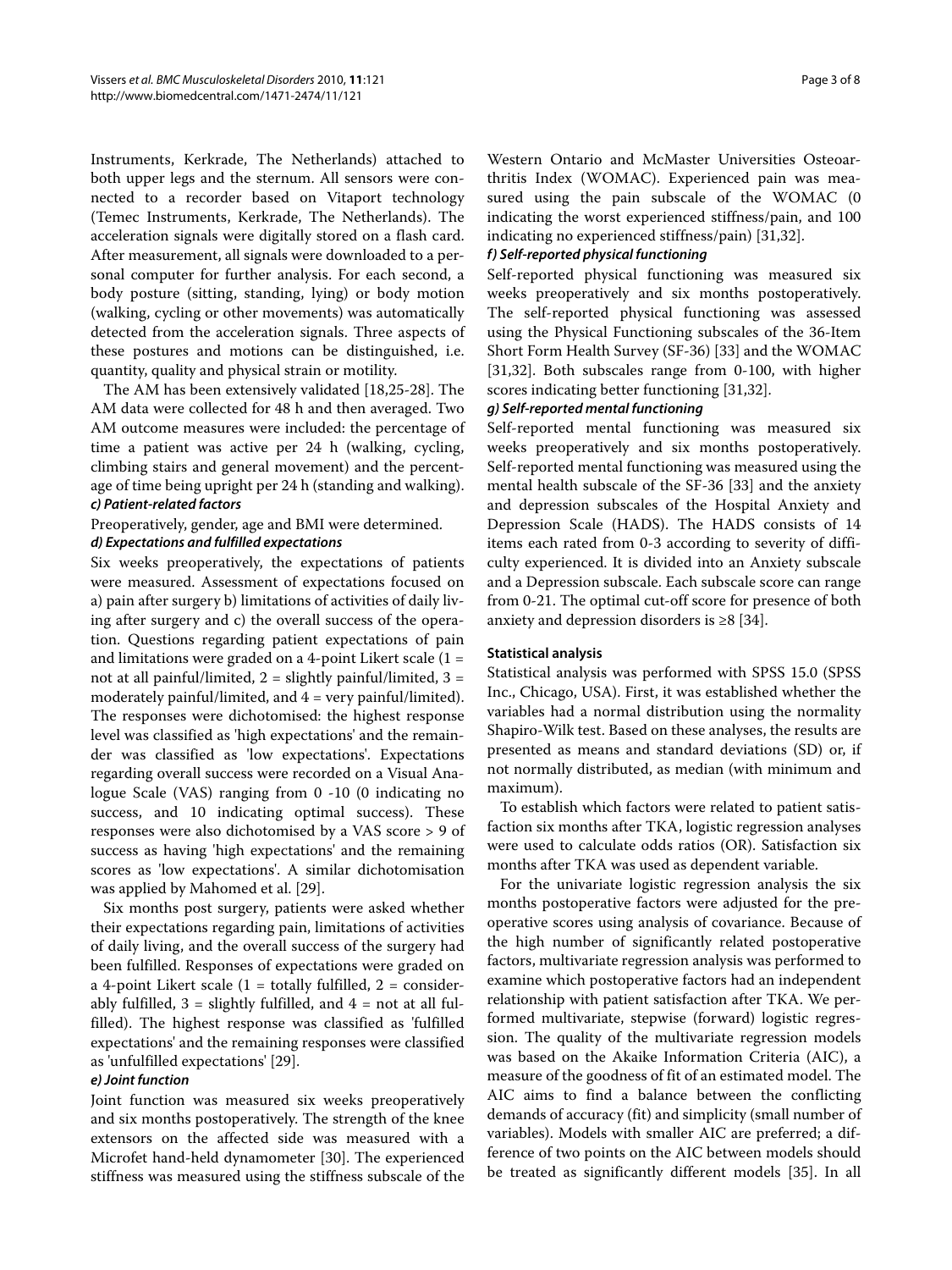analyses, a two-sided p-value of  $\leq 0.05$  was considered significant.

#### **Results**

Between April 2004 and May 2006, 45 patients complied with the inclusion criteria and were willing to participate in the study. For one patient only preoperative data are available so, finally, the results of 44 patients were evaluated (Table 1).

All patients received a Genesis II (Smith and Nephew, Memphis, USA) TKA. Because the Erasmus MC is a university hospital, during the study period the procedures were performed by six different orthopaedic surgeons with different medical assistants. Post surgery, the mean number of days in hospital was 7 (minimum 3, maximum 15) days and all patients received a standard physical therapy and pain management protocol. Three patients had a postoperative complication (neuropraxia, haematoma in the left rectus area, and lung emboli).

In this patient group 50% was very satisfied, 22.7% moderately satisfied, 11.4% neutral, 9.1% moderately dissatisfied and 6.8% very dissatisfied (Table 1). Preoperatively, functional capacity and actual daily activity were not related to patient satisfaction whereas a better selfreported mental functioning was (Table 2). Thus, patients with a better self-reported mental functioning before surgery were more often satisfied post surgery.

Postoperatively, most factors had a univariate relationship with patient satisfaction. However, actual daily activity showed no association with patient satisfaction, and only the walking test was related to patient satisfaction (Table 3).

The multivariate model that best describes the postoperative factors related to patient satisfaction was the

**Table 1: Characteristics of the study population**

|                                                | <b>Total Population</b> |  |
|------------------------------------------------|-------------------------|--|
|                                                | $n = 44$                |  |
|                                                |                         |  |
| Gender, % women (n)                            | 54.5 (24)               |  |
| Age at baseline, years                         | 63.5 (42.0; 78.0)       |  |
| Body mass index at baseline, kg/m <sup>2</sup> | 30.8 (24.2; 44.9)       |  |
| Satisfaction regarding overall results         |                         |  |
| - Very satisfied, % (n)                        | 50.0 (22)               |  |
| - Less satisfied:                              |                         |  |
| moderately satisfied, % (n)                    | 22.7(10)                |  |
| neutral, % (n)                                 | 11.4 (5)                |  |
| moderately dissatisfied, % (n)                 | 9.1 (4)                 |  |
| very dissatisfied, % (n)                       | 6.8(3)                  |  |
|                                                |                         |  |

Values are presented as median (minimum; maximum), unless otherwise indicated

model with fulfilled expectations regarding pain and the experienced pain six months post surgery as independent variable.

#### **Discussion**

It was hypothesised that TKA patients with a higher functional capacity and actual daily activity level would more often be satisfied with the post-TKA results. However, the results indicate that functional capacity and actual daily activity (using the specific outcome measures in the present study) do not contribute to patient satisfaction. It is important to note that improving functional capacity and actual daily activity should not only be considered from a patient satisfaction viewpoint. For example, from the health viewpoint it is important to stimulate patients (also post-TKA patients) to be physically active and improve functional capacity.

In addition to functional capacity and actual daily activity, an extensive set of potential factors related to patient satisfaction six months after TKA were examined. Preoperatively, patients with a better self-reported mental functioning were more often satisfied with the results after TKA. Postoperatively (based on multivariate analysis) patients with less experienced pain and fulfilled expectations regarding pain were more often satisfied. The univariate postoperative results showed that perceived physical functioning was related to patient satisfaction. In contrast, actual daily activity had no univariate relationship with patient satisfaction. However, the multivariate results of our study showed that the univariate results should be interpreted with caution, because of the relationships between the examined univariate variables.

Gandhi et al. also found that a poorer preoperative mental health score predicts less satisfaction with surgery after a total joint arthroplasty; however, they combined the results for total hip and knee arthroplasties [\[14](#page-7-25)]. Compared with our univariate results, others have shown that postoperative experienced pain and stiffness, fulfilled expectations, and better postoperative self-reported physical and mental functioning are related to patient satisfaction after TKA [[8](#page-7-3)[,9](#page-7-5)[,13](#page-7-4)[,15](#page-7-6)].

The present study focused on the group of very satisfied patients, which was compared with all the other groups (i.e. moderately satisfied, neutral, moderately dissatisfied, very dissatisfied). Therefore, we dichotomised the patients into 'very satisfied' patients and 'less satisfied' patients. Our relatively low satisfaction rate compared to other studies could be explained by the measurement tool used. In the present study, responses regarding the level of satisfaction were graded on a 5-point Likert scale (very satisfied, moderately satisfied, neutral, moderately dissatisfied, and very dissatisfied) whereas in other studies satisfaction was graded on a 2 or 3-point Likert scale (without the answer option "neutral"); consequently,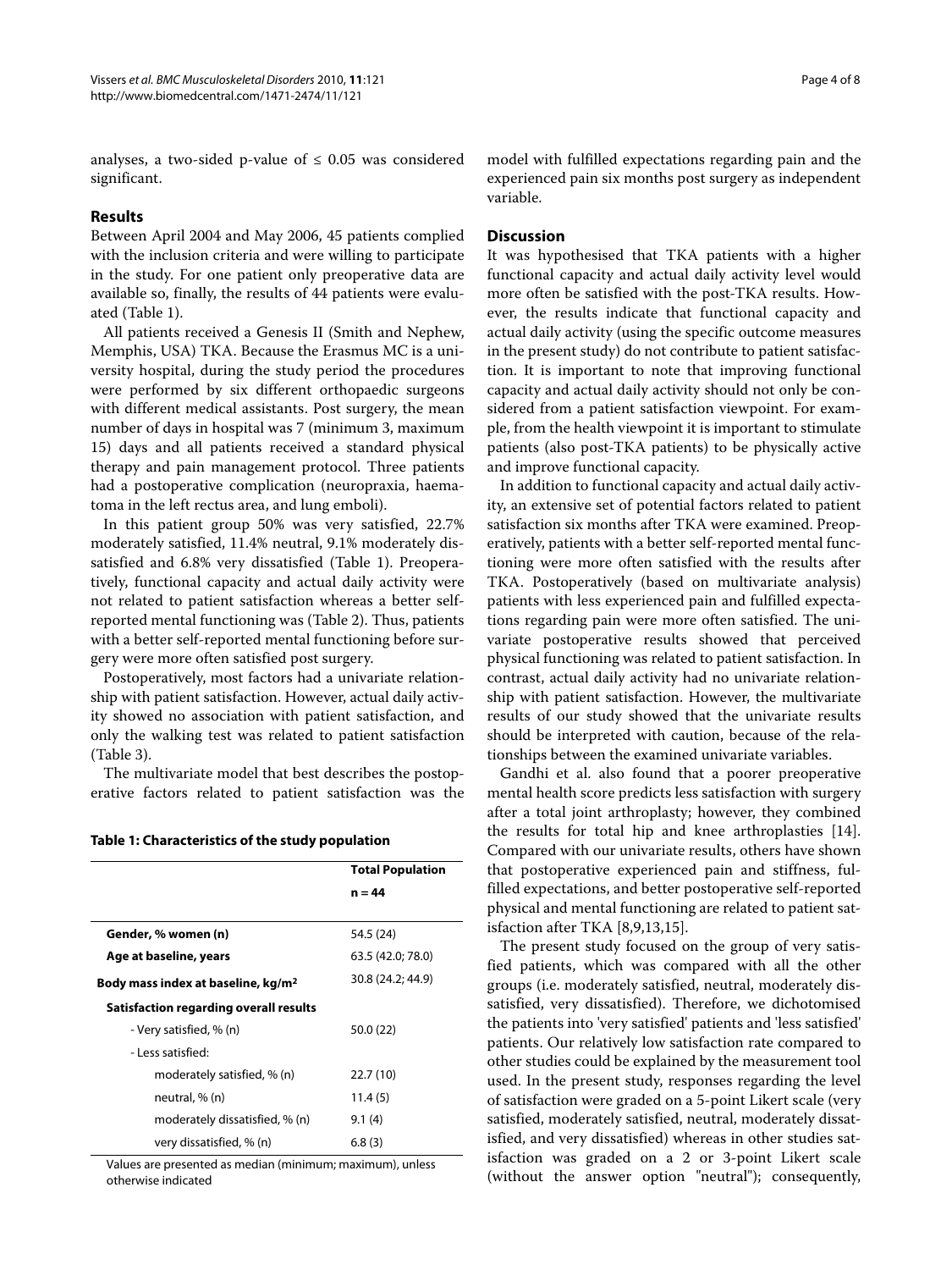| <b>Determinants</b>                | <b>Very satisfied</b> | Less satisfied*  | OR (95% CI)          | p-value |
|------------------------------------|-----------------------|------------------|----------------------|---------|
|                                    | $n = 22(50%)$         | $n = 22(50\%)$   |                      |         |
| <b>Physical capacity</b>           |                       |                  |                      |         |
| $6-MWT(m)$                         | 295 (59; 499)         | 278 (48; 523)    | 0.999(0.994; 1.005)  | 0.844   |
| Stair climbing (s)                 | 11.4(6;28)            | 11.4(5; 29)      | 1.000 (0.906; 1.103) | 1.000   |
| Rising from chair (s)              | 18.9 (9; 36)          | 16.7 (10; 34)    | 1.047 (0.956; 1.147) | 0.317   |
| <b>Actual daily activity</b>       |                       |                  |                      |         |
| Movement-related activity, %       | $7.6$ (3.8; 17.5)     | 7.3 (2.7; 17.3)  | 1.008 (0.861; 1.180) | 0.921   |
| of 24 h                            |                       |                  |                      |         |
| Upright, % of 24 h                 | 17.0 (7.3; 37.2)      | 21.3 (6.2; 32.7) | 0.984 (0.912; 1.062) | 0.675   |
| <b>Patient characteristics</b>     |                       |                  |                      |         |
| Gender, % women (n)                | 63.6 (14)             | 45.5 (10)        | 2.100 (0.628; 7.027) | 0.229   |
| Age at baseline, years             | 57.0 (42; 78)         | 65.5 (48; 77)    | 0.957 (0.898; 1.019) | 0.169   |
| BMI at baseline, kg/m <sup>2</sup> | 30.8 (24; 41)         | 30.4 (24; 45)    | 0.962 (0.857; 1.079) | 0.567   |
| <b>Expectations</b>                |                       |                  |                      |         |
| Pain, high expectations, %         | 9.1(2)                | 10.5(2)          | 1.176 (0.149; 9.266) | 0.877   |
| (number)                           |                       |                  |                      |         |
| Limitations, high expectations,    | 27.3(6)               | 18.2(4)          | 0.593(0.141; 2.484)  | 0.593   |
| % (number)                         |                       |                  |                      |         |
| Overall success, high              | 45.5 (10)             | 45.5 (10)        | 1.000 (0.305; 3.277) | 1.000   |
| expectations, % (number)           |                       |                  |                      |         |
| Joint function and structure       |                       |                  |                      |         |
| Strength quadriceps, Newton        | 145.5 (17; 273)       | 175 (53; 299)    | 0.993 (0.983; 1.002) | 0.134   |
| Stiffness (WOMAC stiffness)        | 30(0; 80)             | 30(0;80)         | 0.999(0.968; 1.030)  | 0.936   |
| Pain (WOMAC pain)                  | 36(8;60)              | 32 (4; 72)       | 1.009 (0.966; 1.054) | 0.680   |
| Self-reported physical             |                       |                  |                      |         |
| functioning                        |                       |                  |                      |         |
| <b>WOMAC Physical functioning</b>  | 35.3 (9.4; 62.4)      | 34.1 (9.4; 63.5) | 1.009 (0.964; 1.056) | 0.693   |
| SF-36 Physical functioning         | 32.5(0; 65)           | 32.5 (5; 80)     | 0.997 (0.968; 1.027) | 0.827   |
| Self-reported mental               |                       |                  |                      |         |
| functioning                        |                       |                  |                      |         |
| SF-36 Mental Health                | 80 (40; 100)          | 60 (32; 96)      | 1.045 (1.007; 1.085) | 0.019   |
| HADS anxiety, % case (n)           | 18.2(4)               | 50 (11)          | 0.222(0.057; 0.873)  | 0.031   |
| HADS depression, % case (n)        | 13.6(3)               | 45.5 (10)        | 0.189(0.043; 0.831)  | 0.027   |

## **Table 2: Preoperative factors associated with satisfaction six months post surgery**

Values are presented as median (minimum; maximum), unless otherwise indicated

\*Less satisfied = patients who were moderately satisfied, neutral, moderately dissatisfied or very dissatisfied.

OR; Odds Ratio, CI; Confidence Interval, 6-MWT; six-minutes walk test

Significant results are highlighted in bold.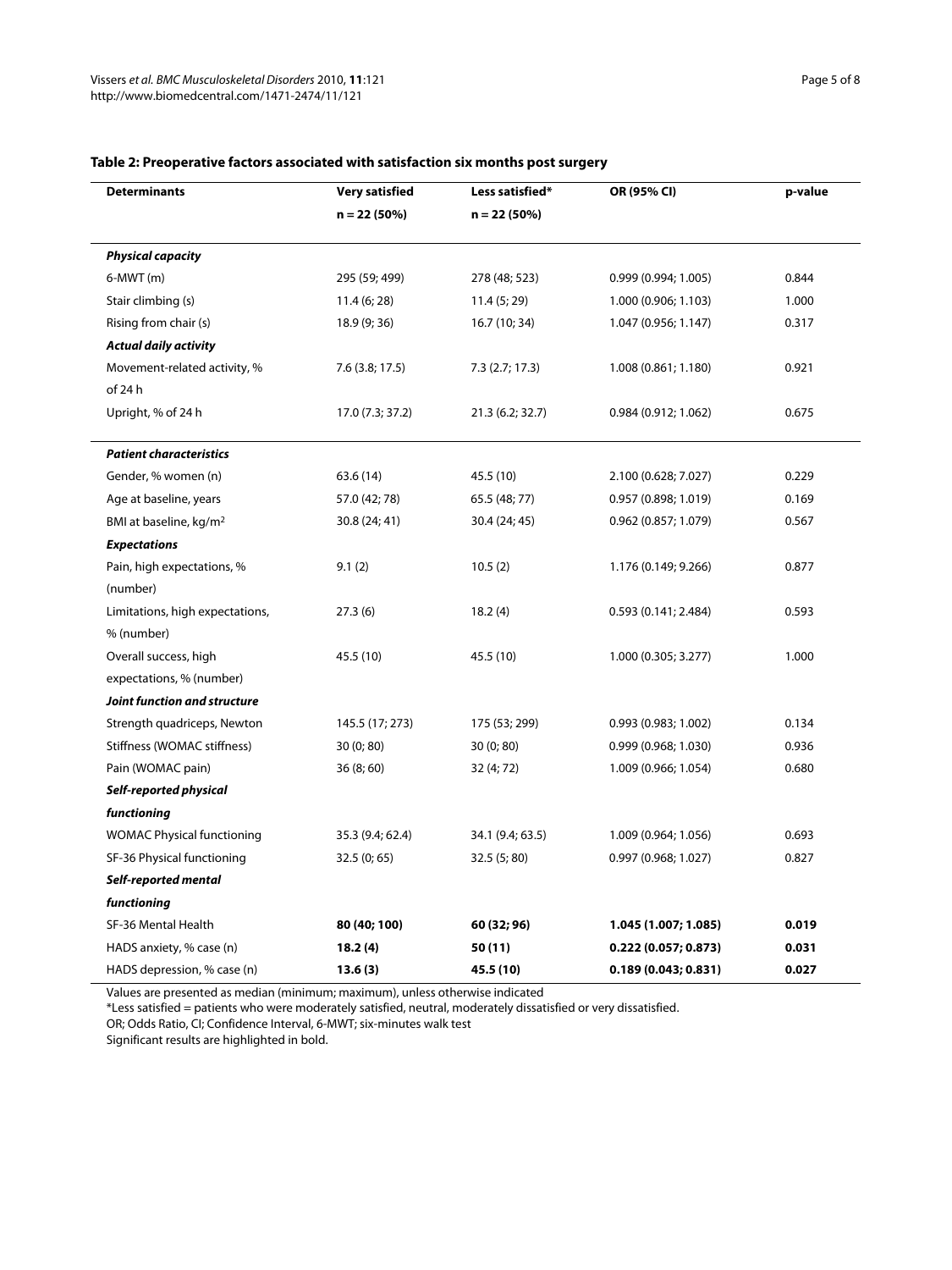| <b>Determinants</b>               | <b>Satisfied</b>  | Less satisfied*  | OR (95% CI)          | p-value  |
|-----------------------------------|-------------------|------------------|----------------------|----------|
|                                   | $n = 22(50%)$     | $n = 22(50%)$    |                      |          |
| <b>Physical capacity</b>          |                   |                  |                      |          |
| $6-MWT(m)$                        | 428 (152; 580)    | 368 (132; 485)   | 1.008 (1.001; 1.02)  | 0.034    |
| Stair climbing (s)                | 7.3(5;18)         | 9.1(6.4; 22.8)   | 0.825(0.67; 1.02)    | 0.073    |
| Rising from chair (s)             | 15 (9.7; 20.8)    | 16.9 (10; 32.5)  | 0.872 (0.735; 1.033) | 0.113    |
| <b>Actual daily activity</b>      |                   |                  |                      |          |
| Movement-related activity, %      | $8.1$ (3.2; 17.0) | 9.8(2.8; 18.8)   | 0.978 (0.839; 1.139) | 0.773    |
| of 24 h                           |                   |                  |                      |          |
| Upright, % of 24 h                | 20.1 (13.7;39.9)  | 19.2 (7.2; 30.2) | 1.039 (0.936; 1.153) | 0.471    |
| <b>Fulfilled expectations</b>     |                   |                  |                      |          |
| Pain, totally, % (number)         | 100(22)           | 27.3(6)          | $***$                | $***$    |
| Limitations, totally, %           | 68.2 (15)         | 13.6(3)          | 13.6 (2.99; 61.59)   | 0.001    |
| (number)                          |                   |                  |                      |          |
| Overall success, totally, %       | 90.9(20)          | 22.7(5)          | 34.0 (5.83; 198.15)  | < 0.0001 |
| (number)                          |                   |                  |                      |          |
| Joint function and structure      |                   |                  |                      |          |
| Strength quadriceps, Newton       | 216 (156; 307)    | 195 (106; 293)   | 1.010 (0.996; 1.023) | 0.150    |
| Stiffness (WOMAC stiffness)       | 70 (30; 80)       | 40 (0; 80)       | 1.107(1.04; 1.18)    | 0.001    |
| Pain (WOMAC pain)                 | 80 (4; 80)        | 52 (16; 76)      | 1.101(1.04; 1.18)    | 0.002    |
| Self-reported physical            |                   |                  |                      |          |
| functioning                       |                   |                  |                      |          |
| <b>WOMAC Physical functioning</b> | 74.1 (21.2; 80)   | 45.9 (5.9; 74.1) | 1.112(1.04; 1.19)    | 0.001    |
| SF-36 Physical functioning        | 77.5 (20; 100)    | 45.0 (10; 90)    | 1.052 (1.02; 1.09)   | 0.003    |
| Self-reported mental              |                   |                  |                      |          |
| functioning                       |                   |                  |                      |          |
| SF-36 Mental Health               | 92 (36; 100)      | 56 (20; 96)      | 1.076(1.03; 1.13)    | 0.001    |
| HADS anxiety, % case (n)          | 13.6(3)           | 45.5 (10)        | 0.189(0.04; 0.83)    | 0.027    |
| HADS depression, % case (n)       | 9.1(2)            | 40.9(9)          | 0.144(0.03; 0.78)    | 0.024    |

## **Table 3: Postoperative factors associated with satisfaction six months post surgery**

Values are presented as median (minimum; maximum), unless otherwise indicated

\*Less satisfied; patients who were somewhat satisfied, neutral, somewhat dissatisfied or very dissatisfied.

\*\*Analyses were not performed with SPSS, because 100% had fulfilled expectations in one group.

OR; Odds Ratio, CI; Confidence Interval, 6-MWT; six-minutes walk test

Significant results are highlighted in bold

patients had to choose between 'satisfied' or 'not satisfied'. This could have led to differences in satisfaction rates.

Furthermore, our follow-up period of six months was relatively short compared to other studies [[8-](#page-7-3)[13](#page-7-4)]. It is possible that, had our patients made further recovery after six months, this would have led to higher satisfaction rates. On the other hand, a longer follow-up period could result in lower satisfaction rates because patients may realize that no further improvement will be made after six months and become less satisfied. Therefore, the results of our study do not allow to infer whether or not patient satisfaction would increase or decrease had the follow-up period been extended beyond six months.

Our study is unique regarding the investigation of factors potentially related to patient satisfaction after TKA. All patients were extensively examined preoperatively and six months postoperatively. To our knowledge no other studies have examined the relationship between functional capacity and actual daily activity on the one hand, and patient satisfaction after TKA on the other.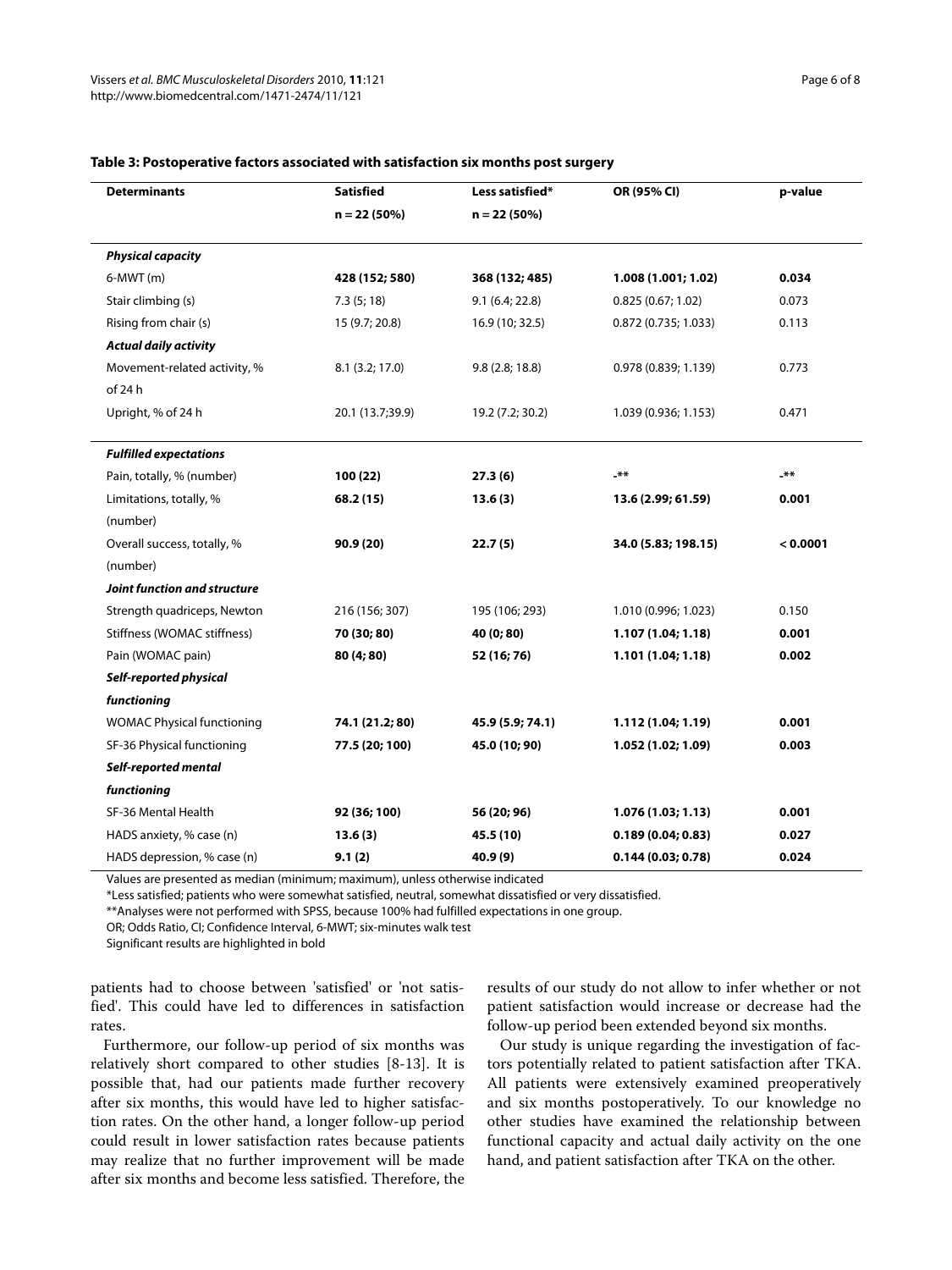However, some limitations of the study need to be addressed. First: the relatively small study population. Patients with end-stage OA of the knee (scheduled for TKA between April 2004 and May 2006) were eligible for inclusion but, due to the strict exclusion criteria, only a relatively small number could be included. This implies that the multivariate regression analyses are mainly explorative and must be interpreted with caution. Future prospective studies should aim for a larger study population. Second: the relatively short follow-up period implies that it remains unclear whether patient satisfaction would be higher or lower in this group had follow-up lasted longer than six months after TKA. On the other hand, the factors influencing patient satisfaction that emerged from the present study were the same as reported in previous studies [[8,](#page-7-3)[9,](#page-7-5)[13\]](#page-7-4). Third: because of our strict inclusion and exclusion criteria and because all patients were recruited from a university hospital, our sample representativeness might have been reduced. However, because the characteristics of our patients and the preoperative and postoperative functioning scores were comparable with other studies [[9,](#page-7-5)[13\]](#page-7-4), our sample is probably representative for the TKA population described by others. Another point is that actual performance of daily activity was collected during a relatively short 48-h period. Although a longer data collection period would have been preferred (and some currently available instruments allow this), compared with our AM system these other instruments provide less detailed information on a subject's activities. In contrast to other instruments, the AM not only provides information on the overall activity level, but at each second evaluates the body postures and motions. Therefore, the AM is a unique instrument to measure actual daily activity. Finally, six different surgeons performed the 44 TKAs and it is unknown whether surgeon-related factors influenced the outcome data. However, all TKA procedures were performed under the supervision of four senior surgeons according to a standard protocol with a similar approach and similar implant (Genesis II). Furthermore, the fact that several surgeons performed the TKAs may have increased the generalisability of the results.

The present study examined which factors contribute to patient satisfaction, with the aim to include them (directly or indirectly) in the care for TKA patients. Future studies should further examine the relationship between outcome measures of functional capacity and actual daily activity on the one hand and patient satisfaction on the other hand.

The results of the present study have some clinical implications. Our results suggest that self-reported preoperative mental functioning is related to patient satisfaction after TKA. The question arises whether: a) poor selfreported mental health is mainly caused by the presence

of pain and disability and will improve after TKA when the pain and disability has decreased, or that b) interventions designed to reduce preoperative psychological distress should be established to determine whether they might improve patient satisfaction after TKA. Furthermore, our results suggest that pain experienced six months post surgery and fulfilled expectations regarding pain are related to patient satisfaction, both of which are modifiable. The satisfaction level of patients who experience pain after TKA might be increased by optimising post-surgical pain management. Moreover, patient satisfaction might be increased by optimising patient information regarding pain after TKA. These two factors should be targets for future clinical research and implementation.

#### **Conclusions**

Functional capacity and actual daily activity do not appear to contribute to patient satisfaction after TKA. Patients with a better preoperative self-reported mental functioning, and patients who experienced less pain and had fulfilled expectations regarding postoperative pain, were more often satisfied.

#### **Competing interests**

The authors declare that they have no competing interests.

#### **Authors' contributions**

MMV designed the study, collected and analyzed data, and drafted the manuscript. IBG designed the study, and collected and analyzed data. MR designed the study, analyzed data, and helped draft the manuscript. JBB designed the study, analyzed data, and helped draft the manuscript. HJS designed the study. JANV designed the study. All authors ensured the accuracy of the data and analysis, and have read and approved the final manuscript.

#### **Acknowledgements**

The authors thank S.P Willemsen for his help with the statistical analysis, and all patients who participated in the study. This study was financially supported by a grant from the Nuts OHRA Insurance company and the National Health Service RVVZ (Centraal Fonds Reserves Voormalige Vrijwillige Ziekenfondsverzekering).

#### **Author Details**

1Department of Orthopaedics, Erasmus University Medical Centre, Rotterdam, the Netherlands and 2Department of Rehabilitation Medicine, Erasmus University Medical Centre, Rotterdam, the Netherlands

Received: 9 March 2010 Accepted: 16 June 2010 Published: 16 June 2010

#### **References**

- <span id="page-6-0"></span>1. Rasanen P, Paavolainen P, Sintonen H, Koivisto AM, Blom M, Ryynanen OP, Roine RP: Effectiveness of hip or knee replacement surgery in terms of quality-adjusted life years and costs**[.](http://www.ncbi.nlm.nih.gov/entrez/query.fcgi?cmd=Retrieve&db=PubMed&dopt=Abstract&list_uids=17453401)** Acta Orthop 2007, 78(1):108-115.
- <span id="page-6-1"></span>2. Salmon P, Hall GM, Peerbhoy D, Shenkin A, Parker C: Recovery from hip and knee arthroplasty: Patients' perspective on pain, function, quality of life, and well-being up to 6 months postoperatively**.** Arch Phys Med Rehabil 2001, 82(3):360-366.
- <span id="page-6-3"></span>3. Jones CA, Beaupre LA, Johnston DW, Suarez-Almazor ME: Total joint arthroplasties: current concepts of patient outcomes after surgery**.** Rheum Dis Clin North Am 2007, 33(1):71-86.
- <span id="page-6-2"></span>4. Ethgen O, Bruyere O, Richy F, Dardennes C, Reginster JY: Health-related quality of life in total hip and total knee arthroplasty. A qualitative and